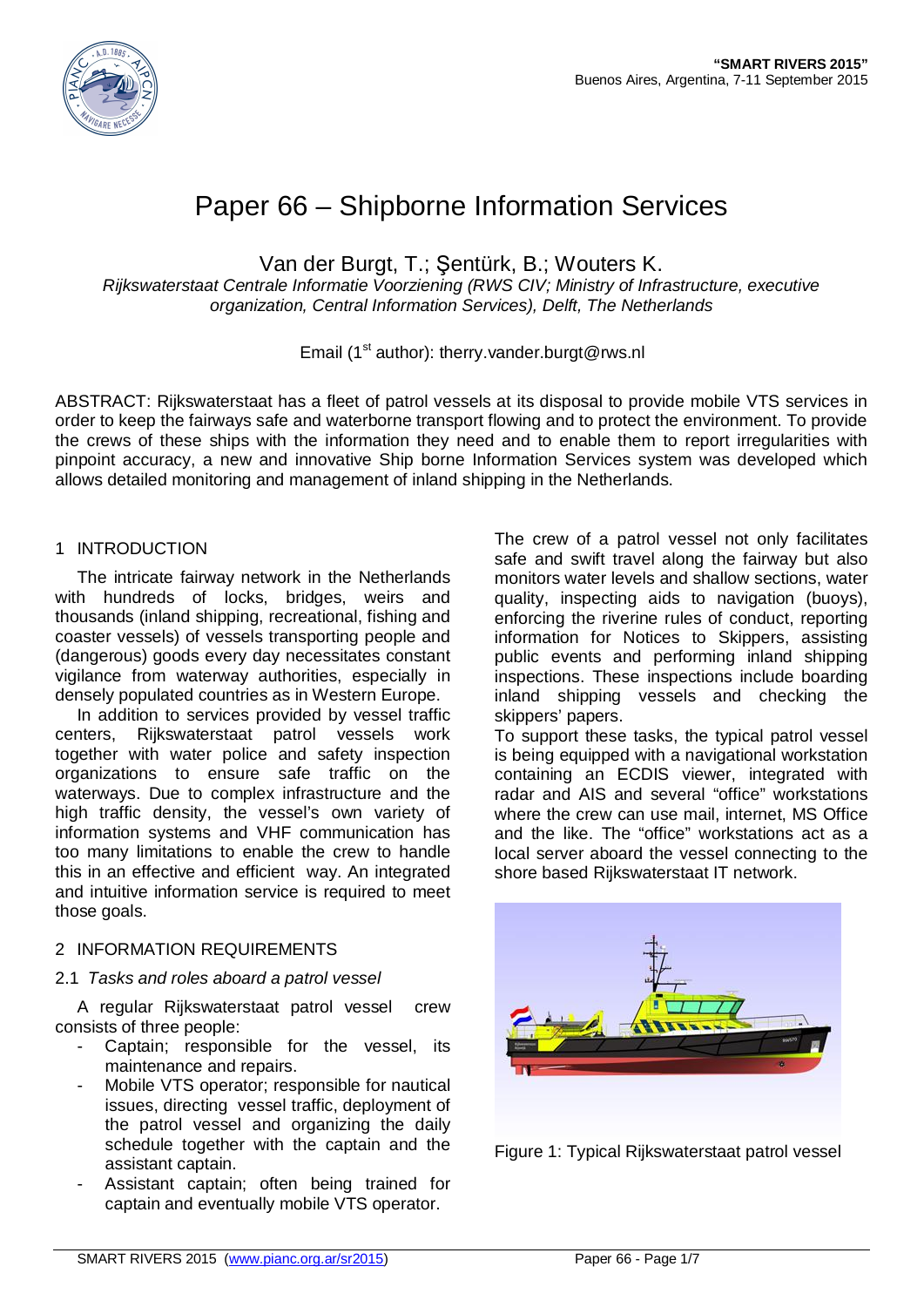

The setup mentioned previously of the IT systems on board of the patrol vessels had a number of issues. Reliance on wireless communication links often meant slow and intermittent connection with the shore based network. Information had to be gathered from several different sources through separate IT systems and was incomplete or not up to date. The on board IT equipment varied across the patrol vessels and consequently maintenance and support was difficult.

This often led to crews using VHF or mobile phones to collect information from vessel traffic centers or other waterway authorities, increasing the workload and response times of all parties involved.

#### 2.3 *Standardizing the fleet*

In 2010 a project was completed to harmonize IT equipment on the patrol vessels and ensure the correct placement of suitable communications equipment, thus providing a starting point for further improvement of shipborne information services.

Part of an overarching program (Impulse Dynamic Fairway Traffic Management), this project was outlined with the aim of upgrading the "office" workstation to a mission workstation, providing all the necessary information by integrating information systems through an intuitive user interface: project Shipborne Information Services (SBIS).

## 2.4 *Requirements*

The project goal was stated as: providing information to authorized users in an intuitive and accessible way, enabling a better and more efficient execution of traffic management tasks.

Further analysis led to the following sub-goals or requirements:

- Optimization of information exchange between patrol vessel systems and shore based systems.
- Easy and intuitive access to information sources.
- Registration of logging and audit trail information.
- Usage of standardized templates for drafting documents.
- Presenting information from different IT systems in an integrated and synchronized way.
- Presenting integrated information from different IT systems on a geographical map.
- Presenting integrated information tailored towards specific situations, including radar and AIS data.

Guaranteed availability of information, regardless of shore connection availability but depending on information class (real-time, near real-time, non-real-time; refreshed periodically).

The information to be integrated consists of the following categories:

- Fairway infrastructure: geography, traffic lane/carriageway, riverbed, shape, sizes, capacity, draught, man-made constructs.
- Fairway network: interconnection, nautical classification.
- Operating times of locks and bridges.
- Planned openings of bridges and lock cycles.
- District authority geographical borders.
- Safety regions geographical borders.
- Planned and actual aids to navigation
- Pipes and cables
- Cargo and voyage information: identification, type, convoy composition, dimensions,(types of) cargo, number of blue cones, number of crew, number of passengers, current and planned travel, hull(s).
- Vessel information (identification, owner, operator, certificates).
- Current position and course of the patrol vessel.
- Traffic information (current position, speed and course of other vessels).
- Planned limitations of fairway use (usually due to maintenance of the fairway infrastructure)
- Unplanned limitations of fairway use (e.g. lock malfunction).
- Traffic measures.
- Legislation, rules of conduct (location specific), jurisprudence.
- Law enforcement history of vessel
- Law enforcement history, location based
- Permits (vessel related)
- Permits (location related)
- Current hydrographical and meteorological values.
- Hydrographical and meteorological forecast
- Berth usage

Patrol vessel crew members should also be able to add information gathered from visual observation or communication with others.

## *2.5 Devising a solution*

Fortunately, River Information Services (RIS) key technologies have been implemented in the Netherlands in previous years, such as European standardized technology; Automatic Identification System (AIS), Electronic Reporting International (ERI) and Notices to Skippers (NtS). These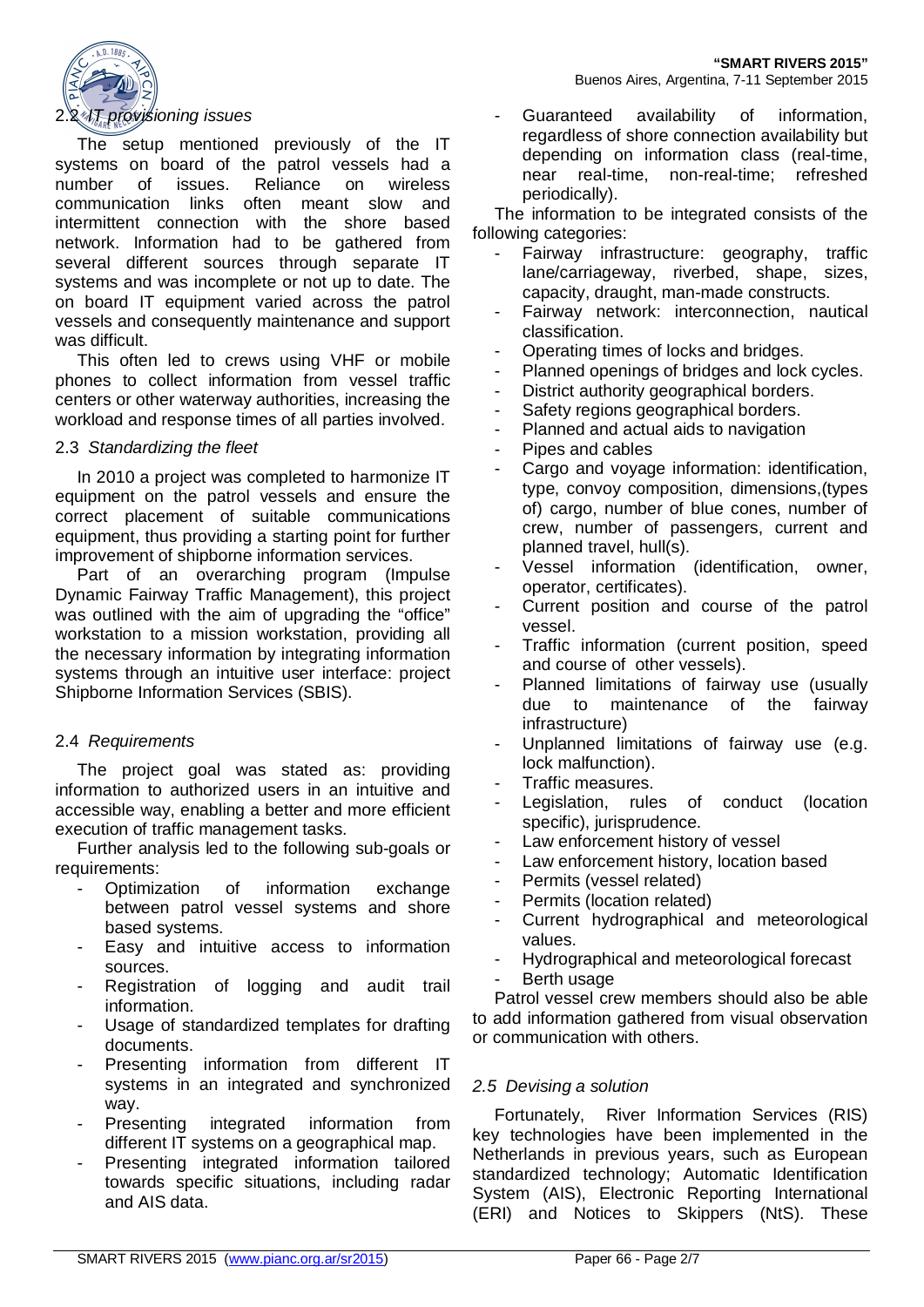

information services are readily available, limiting the  $\sqrt{\frac{1}{10}}$  substantial) effort to integration and provisioning.

Electronic Chart Display Information Systems (ECDIS) were examined as a possible integration platform. At first glance ECDIS seemed to be an ideal candidate as it offers rich functionality for displaying a large part of the needed information "out of the box".

Instead of using ECDIS, the decision was made to use a GIS (Geographical Information Systems) solution for several reasons:

- The proprietary nature of the available ECDIS viewers contained a high vendorlock-in risk. This would also have a disproportionate effect on the ENC-viewer vendors in the Netherlands.
- Entering information into systems via a GIS viewer is easier and would prevent the necessity of purpose built changes. The same goes for a number of required data layers and connections.
- There would be a risk of crew using the mission workstation for navigational (safety critical) purposes (because of the identical look and feel. There was no need to apply safety critical requirements to a mission workstation. This made things easier but excluded its use as a navigational workstation.

Another important issue was the IT network connectivity of mobile vessels. Although The Netherlands are a small and densely populated country, mobile network coverage is primarily aimed at residential and business areas and roads, leaving substantial parts of the fairway network insufficiently covered for continuous data transport. This results in:

- Insufficient coverage for 2G/3G connections.
- Instability of the connections.
- Even more reduction of connection availability during incidents or a crisis as mobile communications tend to peak at these times.

Upgrading the communications network infrastructure as an obvious solution to these problems was discarded because of the cost involved. Instead, different types of shore–ship and ship–shore synchronization methods were investigated using the following prerequisite guidelines:

- Minimizing:
	- o data synchronization is limited to changes only.
	- o data synchronization is limited to the selected Area Of Interest (AOI)

Buenos Aires, Argentina, 7-11 September 2015

- o data synchronization time intervals are adjustable (reducing communication overhead).
- Prioritizing: volatile data is synchronized with a higher priority and more often than static data.

Starting point for the different methods was the AOI. Data within this AOI can be partitioned in a number of ways and different update strategies can be applied. These were combined resulting in the 3 options below:



Figure 2: Area Of Interest Sizes (example)

- 1. Divide the AOI into 5 encompassing parts: A (small), B (average), C (large), D (larger) and E (largest). Synchronize ΔA every 15 minutes, ΔB every 30 minutes, ΔC every 45 minutes, ΔD every 60 minutes, ΔE every 75 minutes
- 2. Divide the AOI in 3 encompassing parts A, C and E. Synchronize A every 15 minutes, C every hour, E every 5 hours.
- 3. Divide the AOI in 3 encompassing parts A, C and E and discern 3 priorities in every part. **Synchronize** ΔA priority 1 twice every hour, ΔC priority 1 once every 45 minutes ΔE priority 1 once every two hours, ΔA priority 2 once every hour, ΔC priority 2 twice every seven hours, ΔE priority 2 once every seven hours, ΔA priority 3 twice every seven hours, ΔC priority 2 once every seven hours, ΔE priority 2 once every day.

These mechanisms were analyzed taking into account the number of ships, expected to be in an area, data packet sizes and synchronization intervals. This led to the conclusion that mechanism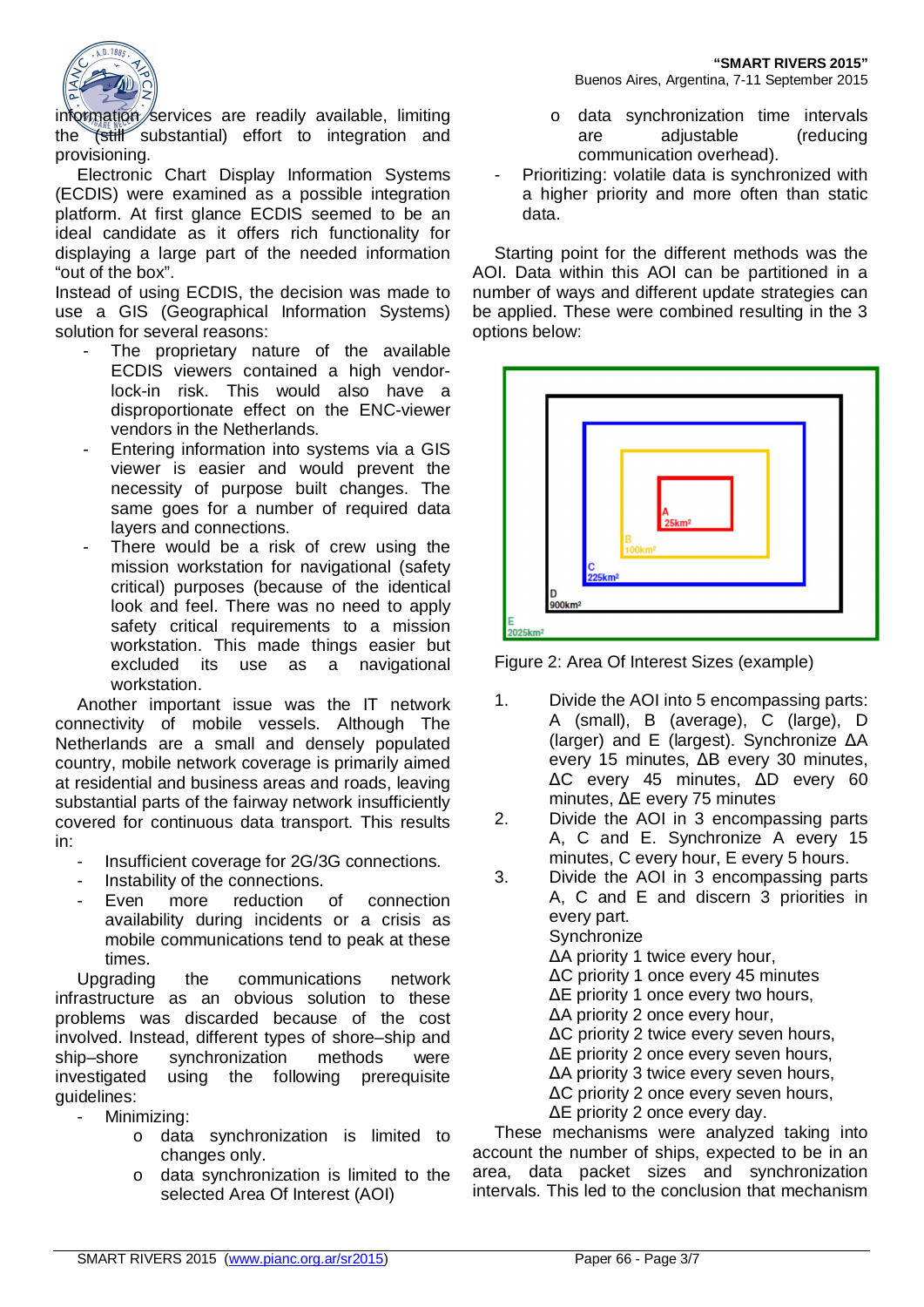

3 would be making the most efficient use of an unreliable data connection.

## 3 ARCHITECTURE (Information technology)

## 3.1 *Information architecture*

In paragraph 2.4 all information sets required were listed. Most of these need only be displayed on board and integrated in the ship's journal kept by the crew.

As a principle (single source of truth), data is changed only in the appointed source data sets. If a dataset is incomplete (e.g. the crew wants to refer in their journal to an encountered vessel which is unknown in the Vessel Information data set), the local copy can be extended with the incomplete data but this is not automatically changed in the source data set. The responsible owner of the source data set is informed about the missing data and will update it.

Special categories of data are the identification and authorization data sets. Due to privacy constraints, access to certain data must be controlled and logged. Since the crew must be able to log in without an active shore connection their authorization is copied and stored aboard the patrol vessel and can only be updated from the shore to avoid synchronization and lost update problems.

Since one of the recurring requirements is "Single sign on", the designated identity and access data store developed in a previous Fairway Information Services project, is required to be used.

Entries in the ship's journal are copied to a central journal dataset. Vessel inspection information (law enforcement information) is synchronized via the shore based dataset in order to prevent unnecessary hindrance by repeated inspection of barges by different patrol vessels whilst on the other hand assuring that patrol vessels are alerted to repeating offenders.



Figure 3: Information architecture

# 3.2 *Systems architecture*

Unfortunately most data is not available through standardized web services but is instead "locked" inside different systems, some of which are quite old, requiring a lot of effort to make the data available to new systems.

## Figure 4: Layered systems architecture

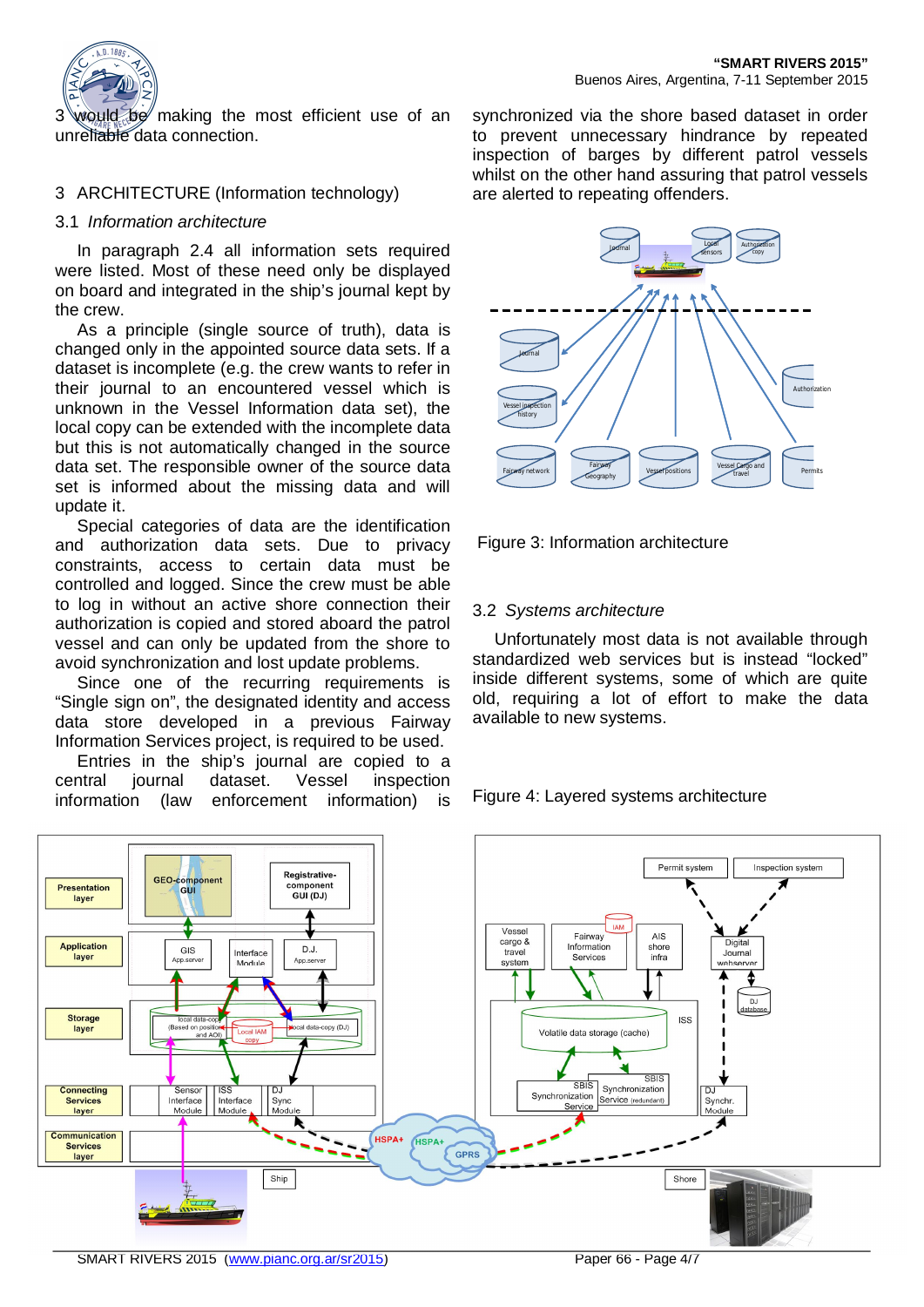

In order to protect operational systems containing the desired data from constant data requests by many patrol vessels simultaneously, an Information Synchronization Service (ISS) was envisioned as a collection and distribution platform between ship and shore.

This ISS periodically sends data requests in predictable and controlled intervals to the supplying systems. It stores the data and detects the differences between the new and previous data set. It then sends the information delta to the patrol vessels according to the AOI they sent to the synchronization service.

Once aboard the vessel, the data is stored locally and shown (together with local sensor information) on a digital map.

This geographical display is integrated with a registrative component to enable the crew to enter (journal) information directly linked to geographical coordinates.

This information is synchronized with the shore based central digital journal system which also provides permit and inspection information through its connections with the permit and inspection systems.

## *3.3 Technical architecture*

Because a vessel on patrol is not easily reached by IT support staff, the shipborne part of the system had to be designed for low maintenance. Most problems should be solved by resetting or reinstalling the system.

The technical IT environment aboard the patrol vessels was standardized and consists of the components in figure 5 below.



Figure 5: Shipborne technical architecture

SBIS Applications are all Java/Javascript web applications available through the Internet Explorer browser. The local geographical database is PostgreSQL with PostGIS extension.

The central IT environment is technically built up from mainly Java programs running on JBOSS servers with ORACLE databases.

## 4 IMPLEMENTATION

## *4.1 Project characteristics*

Design and construction of a large part of the SBIS software was done via a European tender. The project ran from 2010 to 2014 with a budget of 10 million Euros. During this time, the software was developed and tested. The digital journal was already available as a web based application on most vessels but had to be changed in order to function connectionless and integrate with the geographical components that were. Effectively, two software development subprojects were run at the same time by two different parties, delivering an integrated product at the end of the project.



Figure 6: SBIS screenshot

Software quality was encouraged by using four instruments:

- 1. Before and during construction, required functionality was documented using a systems engineering approach.
- 2. During construction and upon delivery, software was subjected to a rigorous testing process (T-map). For this (and training) purpose a special "Test bridge" was built to put software to the test before being deployed on an actual vessel, thus reducing the chance of unwanted vessel unavailability even further.
- 3. Before the start of the project, a Project Start Architecture (PSA) was made. This PSA provided the project with principles, guidelines and the boundaries of the project's design space, aiming to make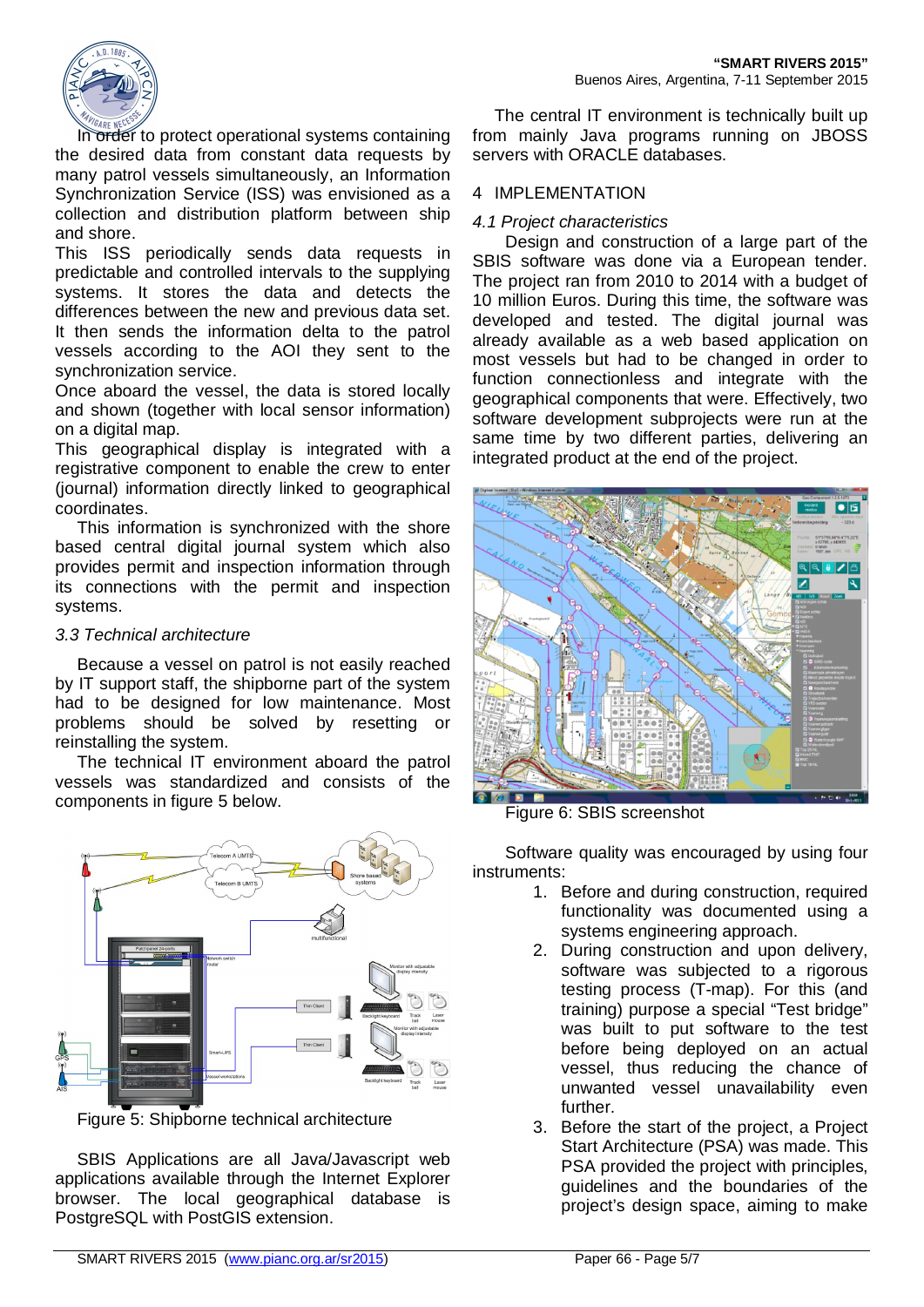



sure that anything the project delivers fits into the business processes, information, systems and technical landscape of Rijkswaterstaat, ensuring the continued operation of the delivered product after the project is finished.

4. Technical debt was kept under control by employing an automated monitoring code quality checking process. This led to the SBIS software (including the digital journal software) being awarded 4 starts out of 5 on the Tuvit certification scale for IT maintainability (https://www.tuvit.de/en/certificationoverview-1265-trusted-productmaintainability-certificates-1339.htm).

Installing SBIS on the 100 Rijkswaterstaat patrol vessels had to be meticulously planned to coincide with regular vessel maintenance in order to keep the availability of the vessels for operational purposes at an acceptable level.

## *4.2 Lessons learned*

Although all project goals were met, the project encountered its share of obstacles along the way.

Splitting development over two subprojects turned out to be a problem as the members of these subprojects also had a maintenance responsibility, sometimes resulting in conflicts of priority.

A product which is literally at the end of several information chains, not only enhances the value of these chains but also exposes their shortcomings. Information gaps suddenly became visible, e.g. "unidentified ships" entering the electronic chart, because the identification of these ships hadn't been entered yet in one of the supplying data sets.

There were performance issues with the maps onto which the information was projected. Extensive study and testing eventually led to creation of the optimal geographic background maps in order to manage performance issues when processing and displaying the information. Limiting the number of zoom levels and layers solved that problem.

From an organizational perspective, getting a user population with years of nautical experience and seniority but a somewhat conservative attitude towards innovative Information Technology to adopt and fully exploit its possibilities requires considerable attention from the project organization.

Initially having started with e-mail newsletters to a wide audience the project quickly switched to personal emails targeting SBIS end users only when it was discovered that many employees received too many newsletters and hardly any were read.

#### 5 FUTURE DEVELOPMENTS

In the near future it will be possible to enhance the accuracy of position information even more by integrating Radar images using the Inter VTS Exchange Format (IVEF) protocol developed by the International Association of Lighthouse Authorities (IALA). As developments are progressing towards cross-border exchange of AIS and integration of the Dutch Coast Guard AIS monitoring system, the areas of interest available to the mobile traffic manager will be extended even further.

Another subject currently under investigation is the use of Electronic Nautical Charts (ENC). While ENC's are used for navigational purposes they can also be used as a selectable layer of the geographical background (for information purposes) to supply the mobile traffic manager with an image closer to the skipper's point of view. Despite the earlier identified risk of crew using the mission workstation for navigational (safety critical) purposes because of identical look and feel, there is also a need for having the "skippers view" available when entering information about an incident.

To gain the most from the system an E-learning module has been developed, allowing user-training when it is most convenient.

# 6 CONCLUSIONS

The success of an IT project is of course not only determined by delivering on time and within budget (although this is no small feat as IT projects go) but mainly by its operational use and positive effects on the tasks performed by patrol vessels and their crews.

Of these tasks, responding effectively when a crisis occurs is where SBIS can really make a difference. During a crisis, the patrol vessel crew is focused on acting to resolve the crisis. Because of the automated logging features of SBIS, they don't have to reconstruct the events from memory when they are making their report. Another really useful feature is the ability to make a snapshot image of the AOI and send it via email to multiple recipients saving valuable time otherwise spent on the telephone and/or VHF describing the situation to other emergency services. Fortunately too few crises have occurred in Dutch waters since SBIS went operational to adequately evaluate the effects of its use in such cases.

 The majority of Mobile VTS operators interviewed about the use of SBIS, however indicate that the availability of information required to respond adequately to incidents has improved since